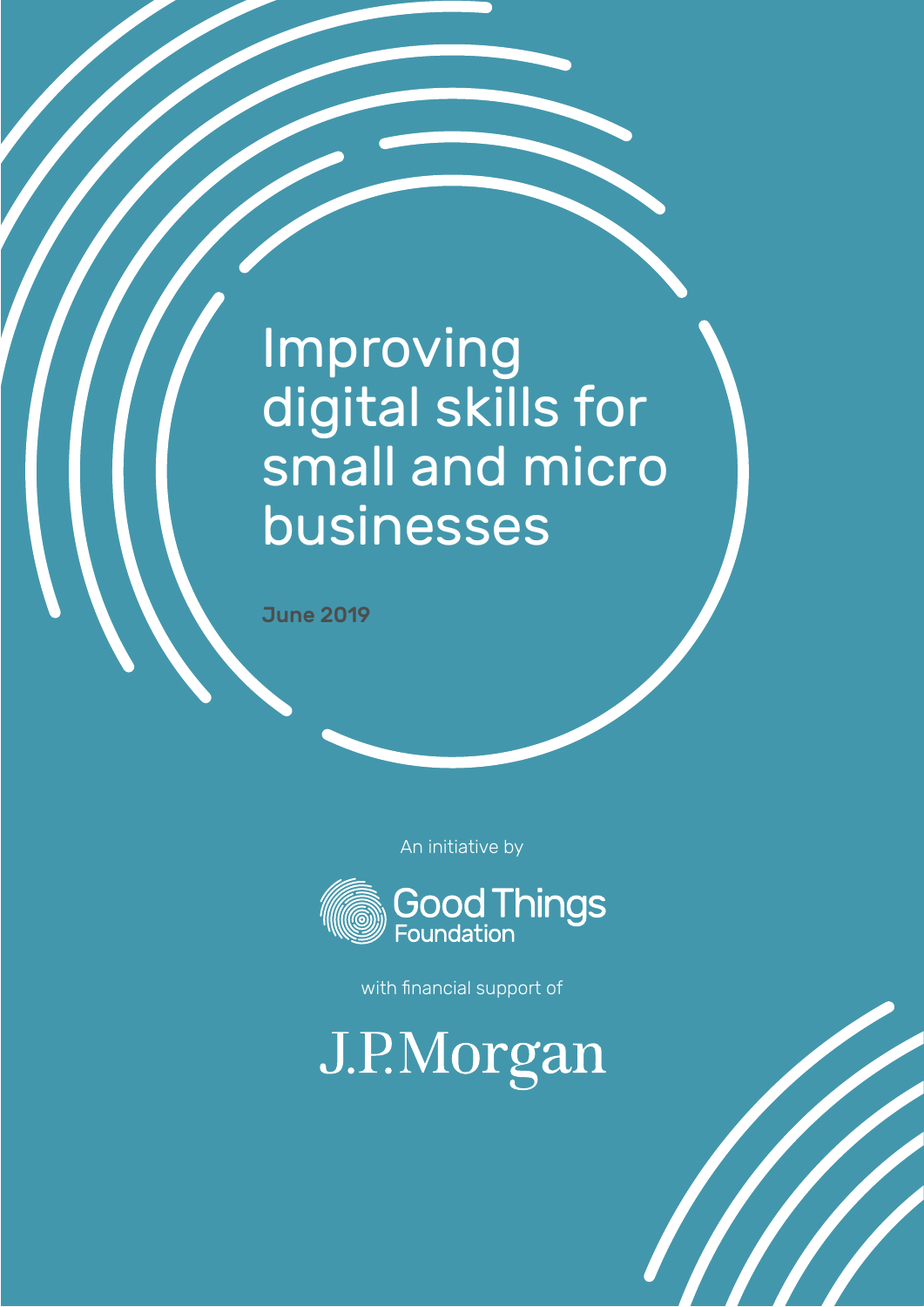# Conclusions at a glance

Digital is changing our lives, our jobs, how we run our businesses and manage our money. This means that having the digital skills, motivation and confidence to use the internet safely is becoming essential for life and work.

This report summarises research exploring challenges to equipping small and micro-sized businesses and sole traders with the skills to flourish in a digital economy, and initial recommendations on how to overcome these. Our focus is on those in disadvantaged areas or run by owners from disadvantaged groups.

- Effective provision addresses the holistic needs of individuals. Unemployed people may lack basic literacy and social confidence as well as digital literacy. Building motivation through longer, person-centred support is one of the most effective ways to help people develop digital skills.
- A strong 'ecosystem' of support is essential. Support with digital skills should be available locally wherever service users might need it. Jobcentres, housing associations, offender services, organisations supporting homeless people or care leavers are all critical to building area-based support for unemployed or underemployed people.
- First contact matters. High quality support, often at a point of crisis, establishes trust that can then build an ongoing relationship with clients.
- Standard, co-ordinated approaches to early assessment should mean engagement with one service leads on to whichever others are relevant.
- There are not enough routes to further learning and higher-skilled work. Jobseekers tend to end up in provision that helps them use digital to meet Jobcentre requirements and find work similar to previous jobs. There is little support for those in work or 'aftercare' following help to find work.
- Digital is not a bolt-on. Employability hinges upon a thorough understanding of digital skills. Support for employability and in-work progression should embed the development of digital skills and the motivation to use them.
- Digital skills open up many other aspects of everyday life. A more holistic approach to digital capability – which foregrounds confidence, curiosity, adaptability and problem solving – is arguably where the real and lasting benefits of developing digital skills lie.

Separate papers look at individual financial capability and support for small businesses, (with common themes and some overlap between the three). An overall summary setting out the wider recommendations is also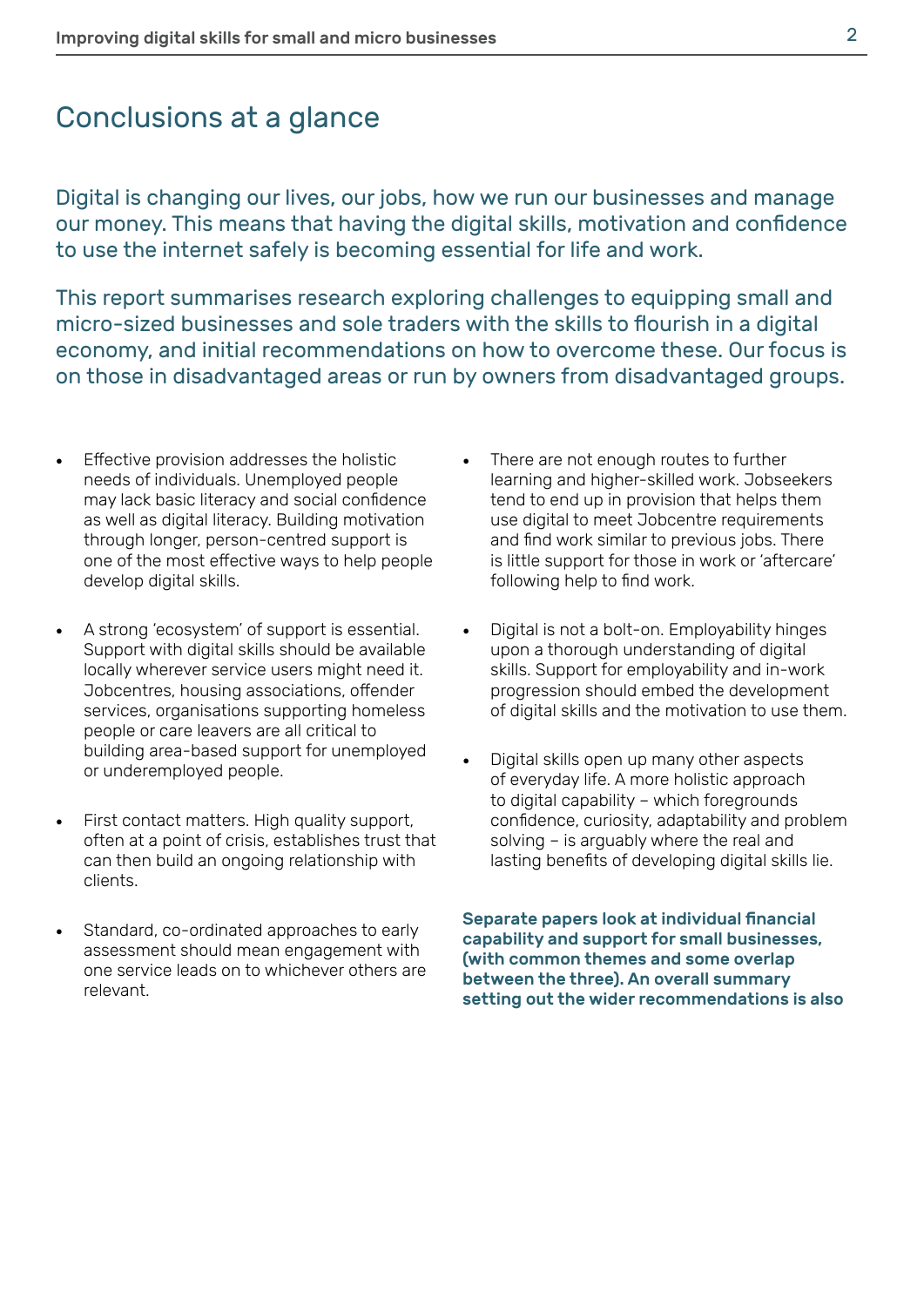# Introduction

The so-called Fourth Industrial Revolution is causing every part of the economy to go through a rapid process of digitisation. This offers small businesses great opportunities but also great threats. It gives the smallest companies unprecedented reach into new markets, a level playing field in sectors once dominated by major enterprises, and the ability to change the shape of how business is done. But it is also driving change so quickly that those left behind face going out of business. Small and medium-sized enterprises (SMEs), micro-businesses (employing fewer than 10 people) and sole traders which don't engage in digital are placing themselves in an increasingly vulnerable position.

Sole traders and micro-businesses are particularly vulnerable to these changes. It is therefore crucial that they get the support they need to maximise their sustainability and potential opportunities for growth through the use of digital technology.

This report explores how best to equip small and micro-sized businesses and self-employed sole traders with the skills they need to compete and flourish in a digital economy.

The research focus is on support:

- to change small business attitudes towards digital with propositions that are actionable, relevant and peer-driven
- targeted on small businesses with fewer than 10 employees and small and community businesses starting up or established in disadvantaged areas.

The research fieldwork was undertaken in partnership with Anthony Impey who led consultations with business representatives from national to sole trader level. Our findings draw on detailed work in four geographical areas, an evidence review of relevant training and support initiatives, interviews with business support organizations working in this field, and 4 roundtables with small business representatives and national stakeholders. In total, 51 people were consulted.

Through this work we have built an initial understanding of what skills small businesses need, the range of current activity and initiatives to support them, areas of best practice and potential gaps for further exploration and innovation.



# 1 | Core digital activities for business

The government has identified four key digital skills for a competitive business.

- Maintaining a web presence
- Selling online
- Using the cloud
- Digitising 'back office' functions (such as payroll, customer relationship management software, sharing supply chain management information).

Source: DCMS, 2017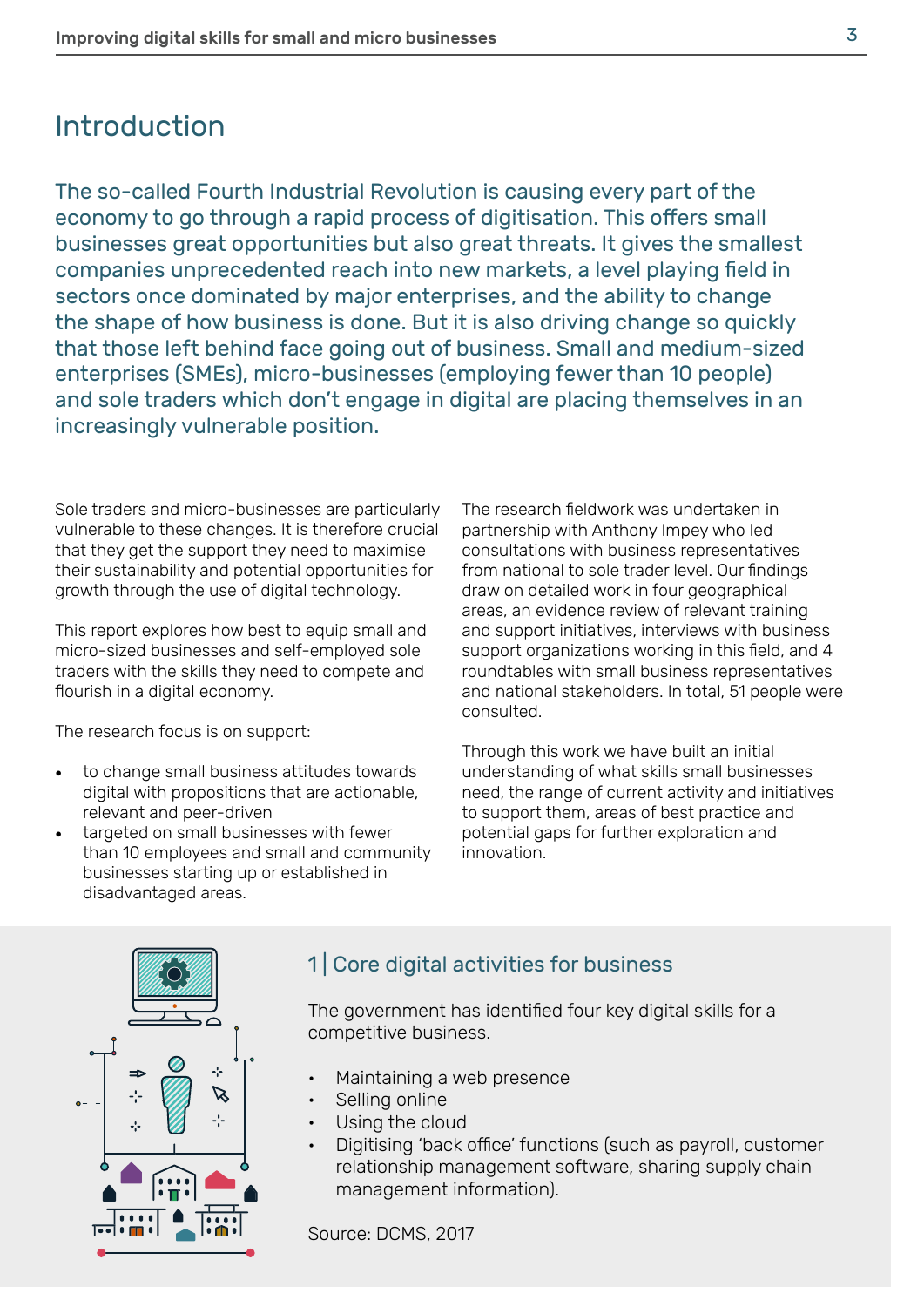#### Small businesses need digital skills to thrive

Digital is now integral to business. In the UK, 25 million people prefer to shop through their mobile phone. However, only 18% of small and medium-sized enterprises (SMEs) have optimised their services for mobile use (Lloyds, 2018). Both the government and the Federation of Small Businesses have called for support to tackle the low rates of digital adoption among SMEs. Of sole traders, 41% fall into the low digital capability bracket (Lloyds, 2018). The smaller the enterprise, the weaker the digital confidence. Sole traders are more likely to say they are 'unconfident' in their digital skills compared with small businesses with employees (18% vs 8%) (FSB, 2017).

A recent survey by the British Chambers of Commerce found the most important digital skills for SMEs were basic IT skills (72%), communicating and connecting through digital channels (71%) and management of digital information (69%). When business owners were asked to rank five basic digital skills in terms of importance for the future growth of their business, communication came out top at 76%, followed by (in order) problem-solving, managing information, transacting and 'creating' (including creating content to reach customers) (BCC, 2017).

At the national level, the McKinsey Global Institute has identified gaps in digital adoption as being a key barrier to economic growth and labour supply dynamics (McKinsey, 2018). The CBI has found a lack of digital skills to be the second most important obstacle to national productivity – behind only investment finances (CBI, 2016).

Meanwhile, the ONS reported that automation is set to impact large parts of the economy, with 7.4 million workers at high risk and 12.9 million at medium risk of losing their jobs as a result of digitisation (ONS, 2019). Accelerating the take-up of digital technologies will boost national growth, increase productivity through a better-skilled workforce, and meet the needs of a fast-changing digital economy. It is therefore critical that we understand how best to support sole traders and micro-businesses, in particular, to change their behaviour towards digital. It is important to remember that it is the

application of digital skills that is critical to building digital capability, not digital skills, software or platforms for the sake of 'being digital'. The benefits for small businesses include:

- The potential for increased growth: through increased productivity and the ability to reach new customers and new markets more easily.
- Customer transaction benefits: by doing more online small businesses can offer a greater variety of products and services, provide faster service, save on shelf space and operational costs, compete on price and therefore be more attractive to customers.
- Efficiency savings: through reductions in staff time spent on processing transactions, building and estate management, and postage and packing.
- Innovating and new ways of working: by adopting a new technology that enhances the offer to customers, develops new products and services, and improves competitive advantage.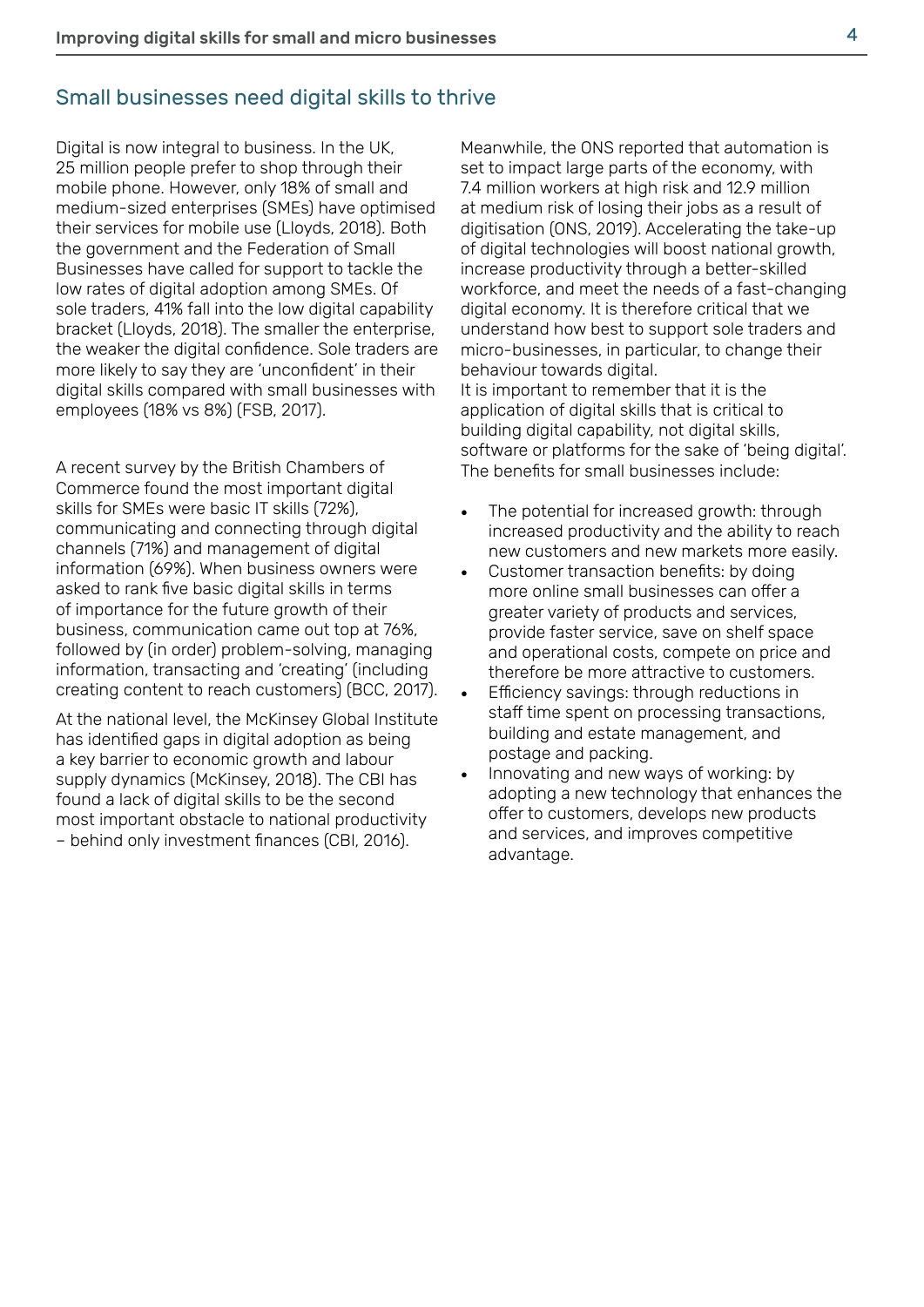# Small businesses are diverse and have unequal access to digital business support

We looked at micro-businesses employing 10 people or fewer, sole traders and self-employed people, whether start-ups or established concerns.

Our focus is on businesses operating in disadvantaged areas or run by those from disadvantaged groups. Running their own business offers alternative ways of earning and participating in society for those who may be discriminated against in the labour market, for example, disabled people or migrants. Entrepreneurship is very effective at extending opportunities for all, regardless of background. This success can in turn feed back into disadvantaged communities local to the business.

These businesses are likely to be operating in the following sectors: accommodation and food; construction; retail, production and wholesale; and arts, entertainment and recreation. Both construction and accommodation and food businesses have lower than average levels of productivity. Retail, production and wholesale,

arts and entertainment and recreation businesses have higher than average levels of online fraud and phishing attacks. Workers across the transportation, manufacturing and construction sectors are among the least digitally skilled (Lloyds, 2019). Approaches to address this digital skills gap face a number of upfront practical and motivational challenges as many of these sectors typically operate on very low margins, requiring any expenditure to provide a clearly identifiable return on investment.

SMEs and their owners and staff are naturally diverse. But the research found that certain demographic groups may be underrepresented or may behave differently from other types of business owner. Our interviews with business support organisations and civil servants support the view that owners from certain backgrounds may face additional barriers to adopting digital skills, increasing their need for deeper and more tailored support.



# 2 | Keeping up with constant change – Linda's story

"I've had to be dragged kicking and screaming into the twenty-first century. To be honest, my sum total of computer skills has been – try it, if it works, great! If it doesn't, back to the drawing board. I'm 56. When I went to school, we were just bringing out electronic typewriters. It is a learning curve and continuously so. There are so many new things we have to be sure we are up to date with best practice on.

We are encouraging our staff to do training online. We have a compulsory list of qualifications every staff member must go through. But time does play a huge issue. Who in a small business can afford to release staff and absorb that among the rest of the staffing or get bank staffing to cover for that person while they train? Ultimately, it is a benefit to you, of course, but financially can you sustain that? Automatically it's a time and a cost issue."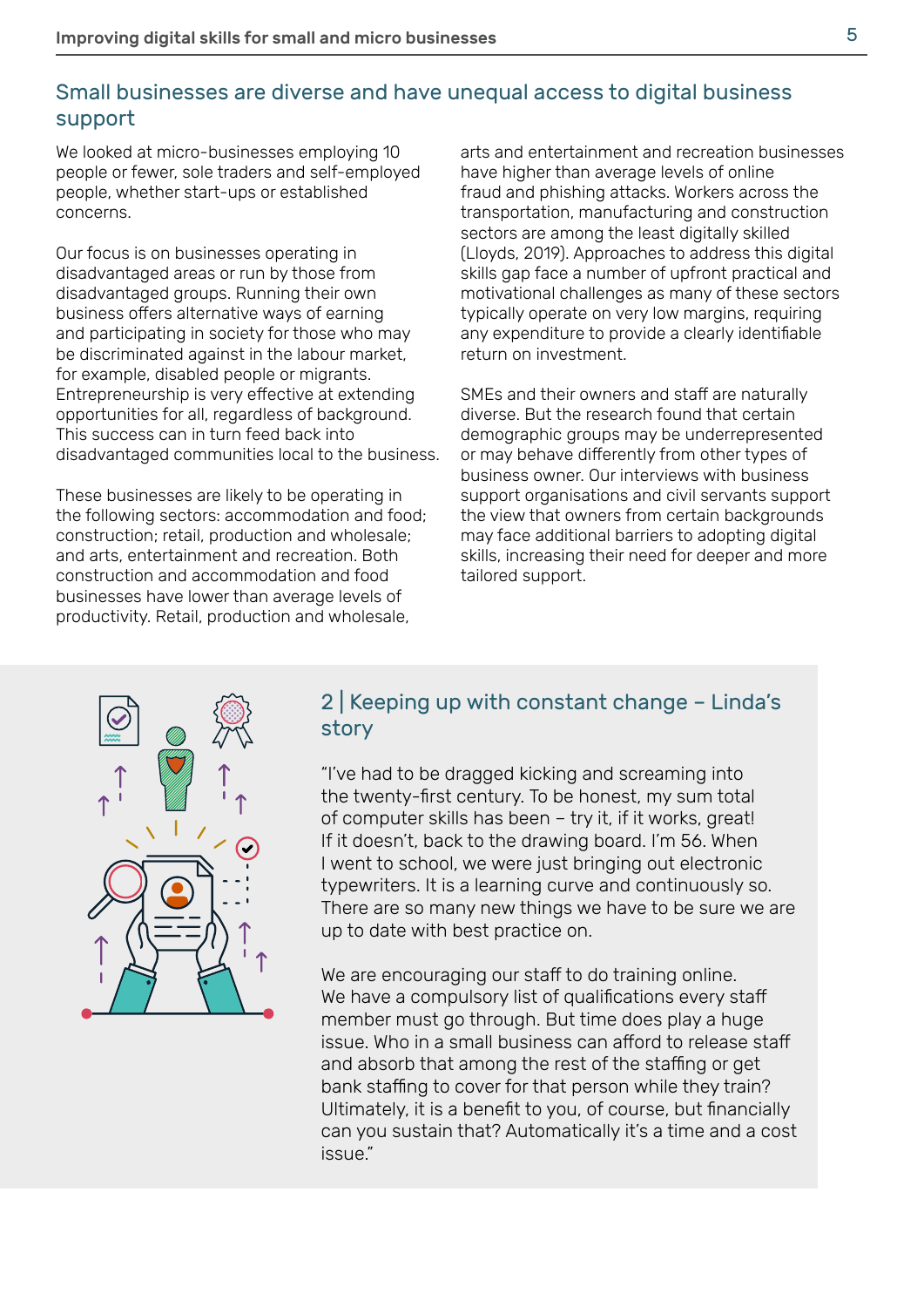- *Women* are less than half as likely to be established business owners as men, and typically run smaller businesses employing fewer people. Lack of confidence is a significant barrier for women. Women from Black, Asian and minority ethnic (BAME) communities may face increased challenges around self-efficacy and autonomy, which affects their confidence in learning digital skills for business (OECD/EU, 2017).
- *Migrant entrepreneurs* face specific challenges when a lack of digital skills are layered upon language barriers that hamper understanding of complex regulation and documentation (Mwaura, 2018). This is compounded by a lack of familiarity with the host country's institutions, low awareness of available sources of support, alongside an increased perceived risk of cyber crime and data theft compared to non-ethnic led businesses (ERC, 2018).
- *Disabled people* are more likely to be selfemployed than non-disabled people but face a number of specific challenges. This starts with the fear of losing disability-related benefits. Access to finance may be more difficult as it is linked to poor credit ratings deriving from poor employment prospects related to discrimination. Advice may not be available in appropriate formats, such as Braille or audio (ERC, 2018). Disabled adults are disproportionately represented among non-users of the internet more generally.
- *Older business owners* may be particularly reluctant to develop new digital behaviours. The enterprise agency South East Enterprises observed that older owners often rely on proxy support from family members, rather than investing time and energy in professional training for themselves or for their staff. Many older male workers are less likely to want to learn about digital, resulting in lower digital adoption in sectors where they dominate, such as construction.

People from disadvantaged groups do not always want to seek information outside of their immediate networks. However, data from the British Library Business & IP Center shows higher engagement with women and people from BAME communities, indicating that these groups may be more likely to seek help.

There are geographic variations as well as sector differences in the adoption of digital by small businesses, and in digital access, connectivity and infrastructure. The picture of variation is complex with differences within, as well as between, sectors and regions (Nesta & Sage 2017, ERC 2018, BEIS 2018). It is hoped that the forthcoming report from the review on UK business productivity, led by the Department for Business, Energy and Industrial Strategy, will provide a more comprehensive picture of firm-level factors, challenges and opportunities for improving business productivity in the UK. While digital infrastructure (broadband speed, connectivity) is a significant issue in some parts of the UK - boosting digital infrastructure without boosting digital skills and use of digital tools is unlikely to generate the difference needed for better business productivity (Nesta & Sage 2017).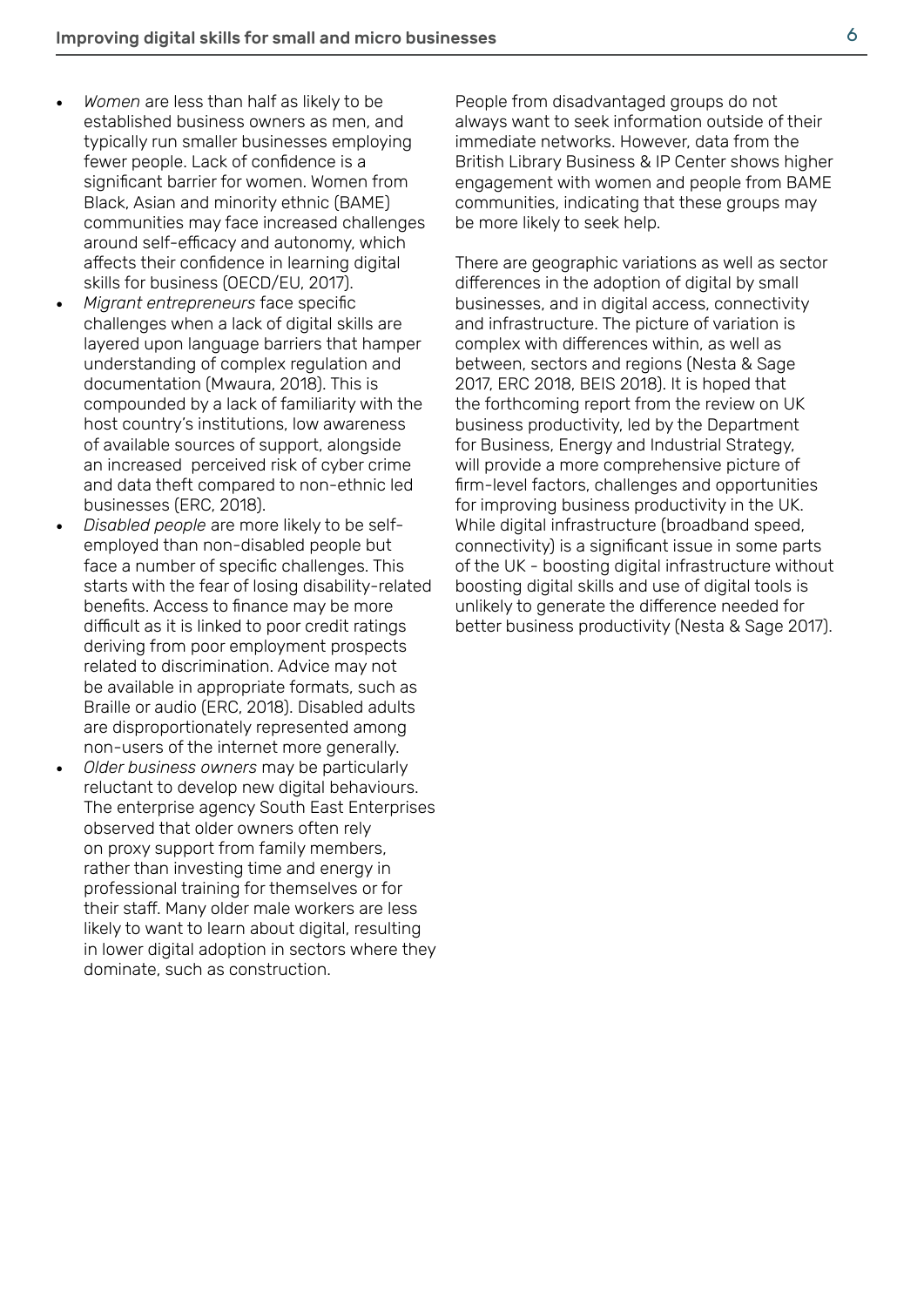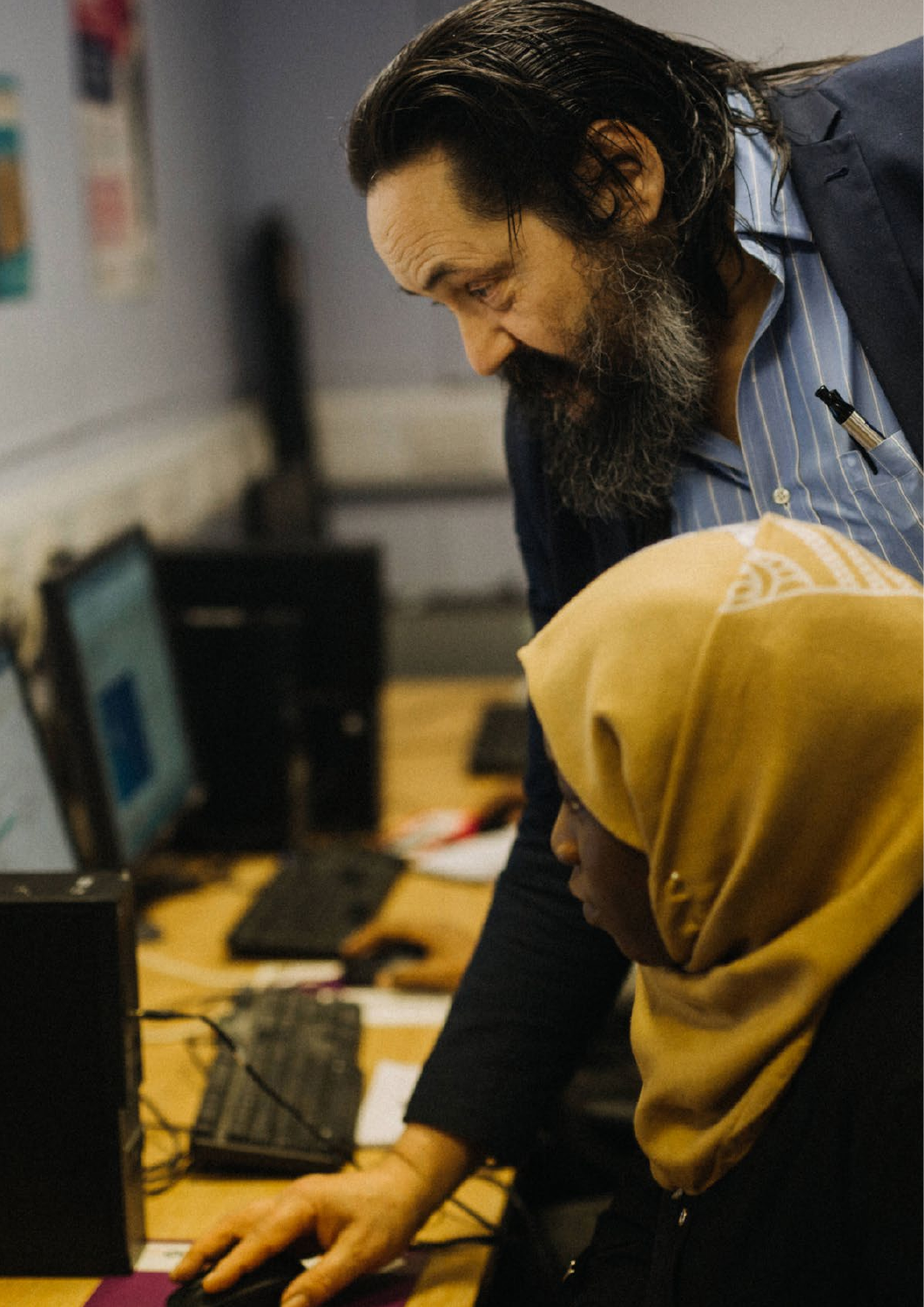## Small businesses have clear gaps in their digital skills

Previous research on digital capabilities identified clear gaps in the digital capability of SMEs. 19% of organisations believed they had a poor technological understanding yet, when firms were asked about their digital capabilities in the workplace, only 8% of firms felt they were poor at using software. This highlights how making use of the internet for business purposes was perceived as more problematic (BIS, 2015).

Areas where firms ranked their ability as poor were e-marketing (39%), using social media (35%), creating and developing websites (30%), maximising sales, for example through Search Engine Optimisation (SEO) (26%), monitoring their website (26%), managing customer relationships online (23%), creating website content (21%), updating their website (18%), managing online security (14%), e-commerce (8%) and using the internet to source goods and services (7%) (BIS, 2015).

Nevertheless, some unavoidable drivers are pushing business owners to make digital work. These include the government's policy of Making Tax Digital, the rise of online banking and the demise of the traditional high-street bank manager, and customers and suppliers expecting digital transactions.

From its experience supporting micro-businesses, South East Enterprises believes that any business support should automatically include support to build digital skills; these should not be seen as separate. There is also a need to look at specific digital skills gaps for small and micro-businesses: cybersecurity, cloud computing, back office functions (such as payroll) and responding to government requirements (for example, Making Tax Digital).

### Programmes offer a range of support

The research found a plethora of current or recently concluded programmes offering a range of support. These include:

• The Business Basics Programme is part of a series of measures to improve firm level productivity, including the Business Productivity Review, Be the Business and Made Smarter. The programme focuses on a national innovation drive supported through

the Business Basics Fund led by Innovate UK. This two-stage funded programme seeks to support SMEs to become more productive by adopting existing technology or modern business practices. Projects funded as part of the programme are now live, and will be evaluated against the BEIS Business Support Evaluation Framework.

- Local Enterprise Partnership (LEP) Growth Hubs across England provide awarenessraising and training (for example, in social media, online marketing, cloud computing, digital health checks and subsidies for equipment). Most information is online, which may account for low take-up so far.
- Small Business Digital Capability Programme Challenge Fund (now finished) this supported sole traders and micro-businesses through a three part journey: 'touch' (promotion of digital to businesses), 'engage' (businesses to improve skills) and 'shift' (influencing and equipping businesses to trade online). The predominant focus was digital communication, business analysis and customer interaction; there was little focus on online trading, mobile apps or cybersecurity.
- Google Digital Garages provides physical spaces offering coaching in Edinburgh and Manchester, plus outreach in smaller towns and cities across the UK and an online platform. Together these provide support and tools to help small businesses to improve their digital outlook.
- Local Digital Skills Partnerships (LDSPs) are regionally focused partnerships of public, private and third sector organisations that seek to support and coordinate digital skills provision at a local level. The Local Digital Skills Partnerships were established to create a more coherent picture of digital skills provision at a local level and design and deliver targeted and innovative digital skills interventions. These partnerships are gathering insightful regional data in order to identify digital skills shortages and to design effective regional digital skills programmes. The next wave of Local Digital Skills Partnerships will launch shortly. Cornwall and Isles of Scilly, Cheshire and Warrington and the South East will now join Lancashire, Heart of the South West and the West Midlands to create six Local DSP trailblazers, working together with support from Government and industry partners to build "best in class" digital skills provision that can then be replicated and scaled across other Local Enterprise Partnerships (LEPs) regions.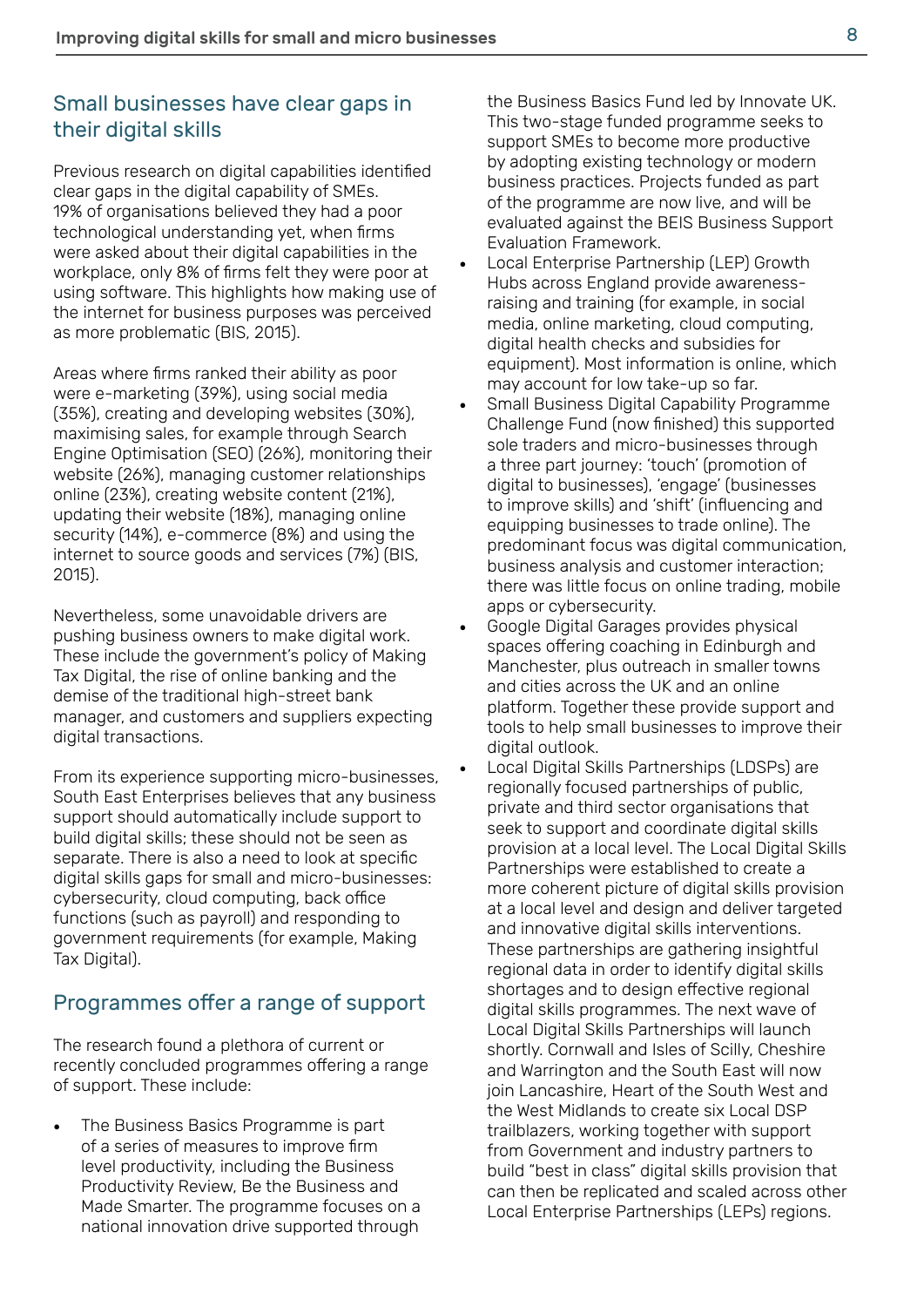- Digital Business Academy (TechNation) offers 56 free online courses relating to digital business skills and targeted at start-ups in the tech sector. Course completion generates 'rewards' such as loans, working space, mentoring and internships.
- Do More Online was a national campaign aimed at supporting micro-businesses and sole traders through three key stages of business development: starting, growing and accelerating. The website remains available and covers support to: build websites; use social media; sell online; navigate online finance, online marketing and online safety.
- Grow Your Digital Skills with Accenture, hosted online by FutureLearn, offers a series of online courses. These stretch over two or three weeks with one to two hours of learning designed per week. The courses cover: digital marketing, analytics, social media, mobile design and development, digital retail/ e-commerce and UX (user experience).
- GREAT.gov.uk offers modular online business support guidance from the Department for International Trade.
- Nominet Digital Neighbourhood trains 18 to 24-year-olds with limited professional networks to deliver paid digital support to local SMEs of (generally) 6-12 hours across a twoweek period.
- Do It Digital is an independent campaign sharing and signposting resources and services that can "help small businesses get more out of digital". As with many collated online resources, keeping the site up to date has not continued at the pace with which it began.
- Bethebusiness.com offers online support and a benchmarking tool for businesses measuring different elements of productivity, including digitisation.
- Digital Boost (Business Gateway) has a network of 57 local offices and 300 advisers across Scotland, providing a range of support, including free 1-to-1 sessions, workshops and networking events, and online assistance.
- Federation of Small Businesses (FSB) is a membership organisation offering support to small businesses.

# Mindsets stop small businesses developing their digital skills

Through our interviews with business support organisations and the business roundtables, participants confirmed that the attitudes of owners are critical in the approach businesses take to digital skills. For new and established businesses adopting new business behaviours based around digital skills and activities is often dependent on what support individual business owners are able to access. Despite the range of support outlined in the previous section, in many cases take-up is low. The research uncovered a number of barriers to moving forward with digital, which the roundtables then explored in more depth. (The roundtables focused only on microbusinesses and sole traders.)

- Lack of confidence at leadership level affected the whole culture of organisations. Those at the roundtables repeatedly referred to the gap between the motivation to do more digitally and knowing what to do. There are issues in both developing a digital strategy and executing a digital plan. One roundtable participant said, "I've got all the skills, I just don't know where to start".
	- Lack of time for training In the roundtables, lack of time was by far the most commonly referenced obstacle to making digital work, and more so than cost. With limited staff and resources, 25% of small businesses stated that employees were too busy to undertake training during working hours (FSB, 2017). The inflexibility of many programmes compounded this, especially for self-employed people. Many spoke about having to spend time looking at all the different options and being frustrated by the lack of clear impartial advice. Some were simply put off trying because of the amount of time it took attempting to find the products and services that worked best for them. With everything progressing so fast, business owners often decided on the technology that was marketed best. Surprisingly, few people said that they did not have the right skills (although this may be simply reflect those who attended the roundtables or that they don't know what they don't know.)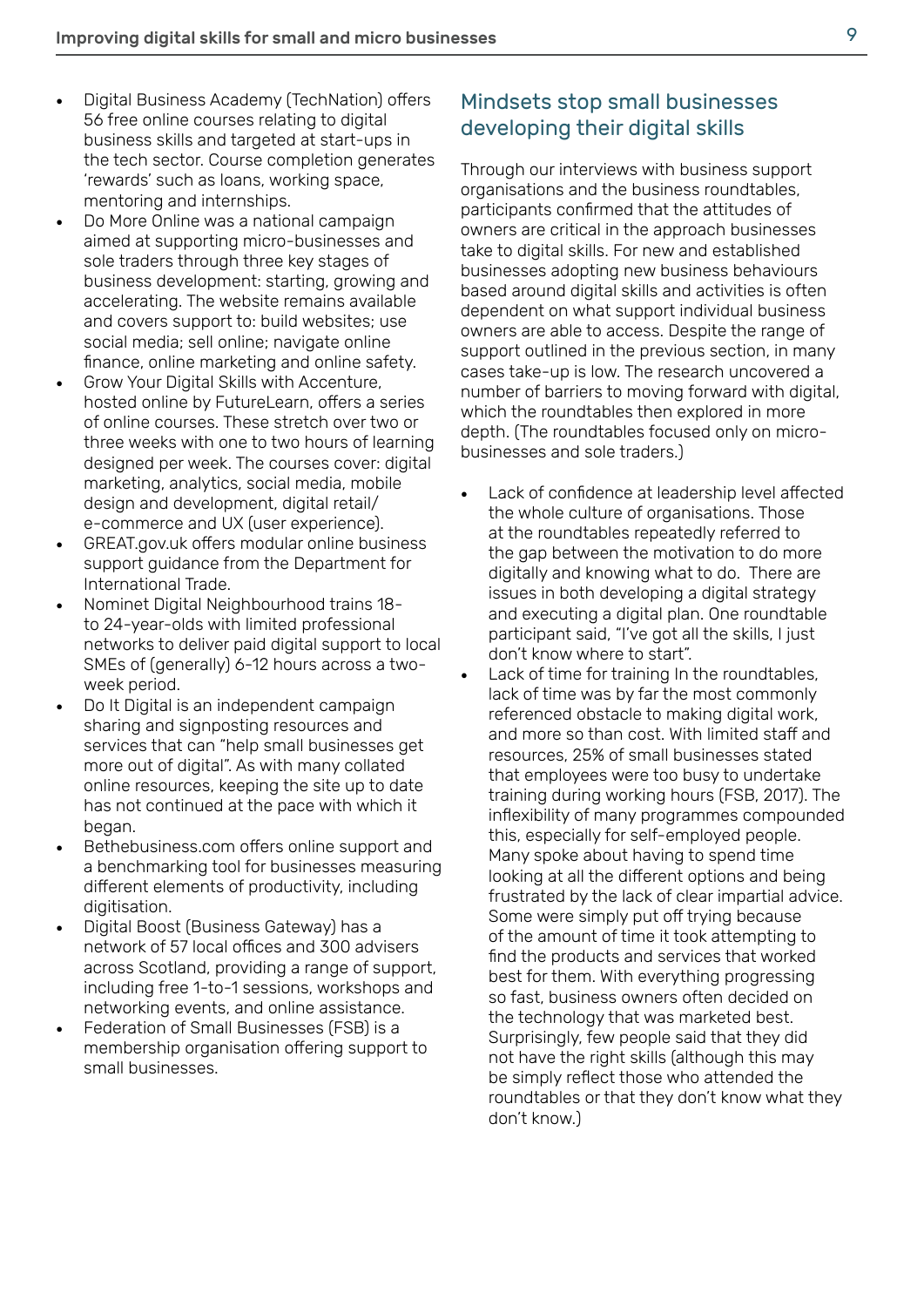- Cost is a barrier, including the perceived need to engage an outside consultant, ongoing maintenance, employing specialist staff, and investing in equipment and staff training. Some fear significant disruption in overhauling processes and systems, or starting projects with hidden costs and uncontrollable expenditure.
- Lack of motivation. Motivation was a problem. In 2017, 43% of the 1.6m small businesses without all the basic digital skills did not believe an online presence was relevant for them; 25% of small businesses did not consider digital skills important for their growth (FSB, 2017). Another challenge was the emphasis on digital for driving sales, when many micro-businesses and sole traders are not interested in growth or have sufficient volumes of business and no further capacity to do more.
- Lack of clarity Alongside this, small and microbusinesses are not always clear of the benefits of investing in digital. There was no clear understanding of what 'digital' is. Very often, the term itself was the reason people did not engage. Many found the language around digital too technical or felt it was targeted at a younger audience. An example of this is artificial intelligence, which is often referred to without any clear description of how it can work for small businesses or sole traders.
- Concerns over security A third of small businesses do not feel confident in their ability to protect their business from fraud or scams. Rather than addressing the threat through developing the appropriate skills, 16% of small businesses cite this as a barrier to doing more online (Lloyds, 2017).
- Lack of employee skills was closely linked to a lack of digital skills and confidence at a leadership level. 49% face gaps in technology and find it hard to source the right employees and adapt to changing regulations, such as new GDPR rules protecting personal information (BIS/DCMS, 2016). A quarter of small business owners lack confidence in basic digital skills (FSB, 2017). There was a discussion at the roundtables about how employees can be digital champions and can influence the adoption of digital tools.

Many businesses spoke about how they asked others to implement digital services by outsourcing, rather than 'lose time' learning specific digital skills. Young people often did this work. This still required the business owner to recognise that digital was relevant and strategically important for their organisation in the first place.

• Identifying suitable training Businesses often found it hard to source training, especially in a complex landscape of support (as shown by the range of initiatives in the previous section).

# Effective support needs to recognise owners' concerns

Taken together, these findings suggest that messaging about digital skills needs to highlight the 'carrot' of bringing the business more opportunities and extra time and the 'stick' of protecting against becoming uncompetitive and existential threats.

There are three stages where digital skills support needs to connect with the concerns of small business owners and acknowledge the pressures they are under.

- Engagement The trigger for engaging with digital skills support is highly dependent on context. For small businesses, it needs to bridge the gap from personal to business use, making digital business relevant from the personal perspective of the business owner. Trust in the intermediary who is making the engagement is vital.
- Delivery Small businesses are time-poor and need support that is easy and convenient to access.
- Outcome Beneficiaries of support need to be helped to understand that digital is the means to the end, not the end in itself.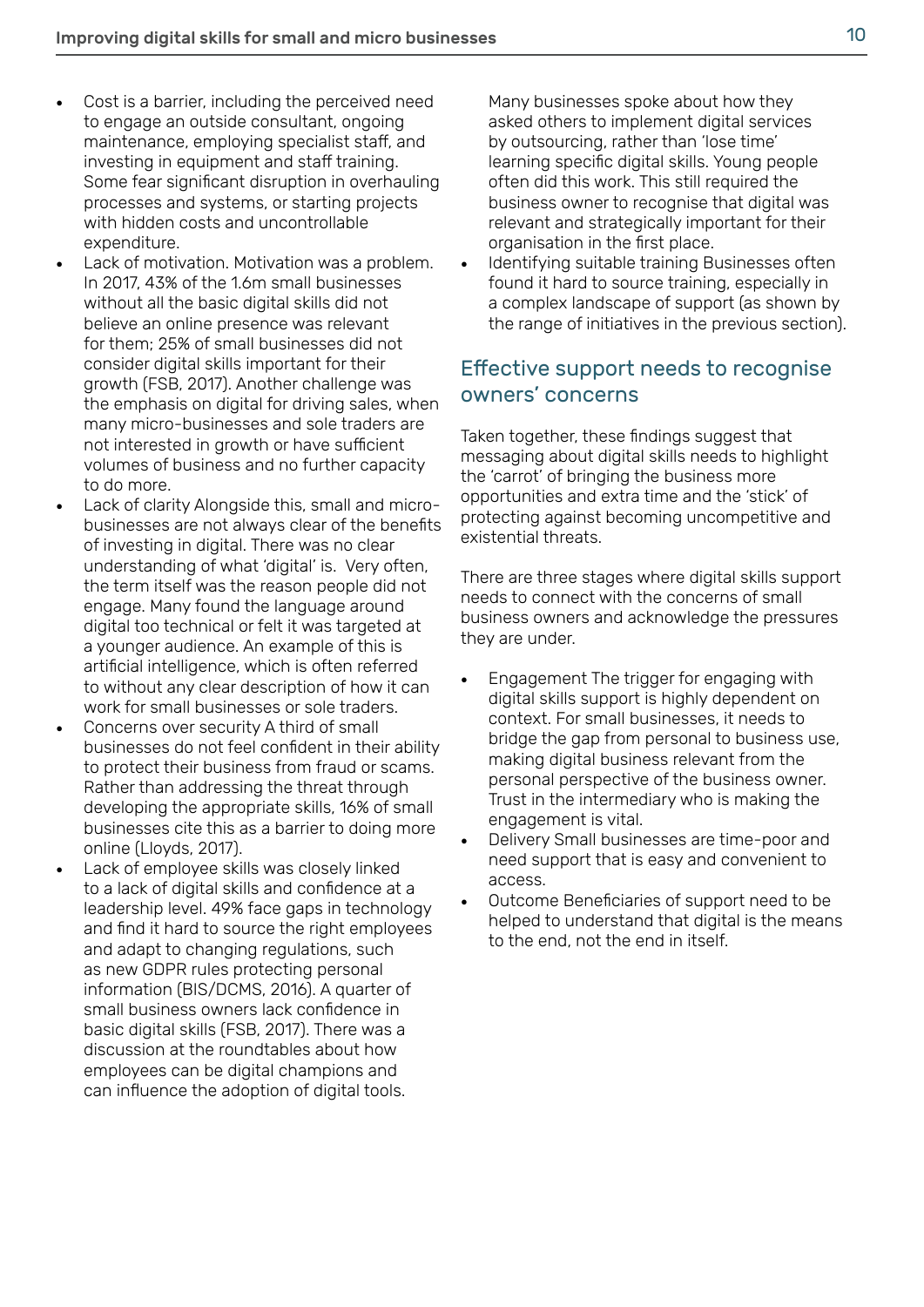# New approaches could support change in digital behaviours

Drawing on the findings from both the research and the roundtable discussions produced 12 specific recommendations for developing and innovating new forms of support.

- Build new trusted networks in hard-to-reach groups to motivate their use of digital, led by local business leaders under a new brand of 'Tech Champions'. This could be done by setting up networks targeted at specific business sectors or demographics where these do not yet exist.
- Engage accountants as digital advisers to promote digital to their micro-business and sole trader clients, acting as Tech Champions. This could be done by equipping accountants who serve micro businesses and sole traders with the skills and tools they need to add value to their clients by helping them to make digital work.
- Create a 'Mobile First, Digital Everything' programme offering structured learning which supports business owners to make digital work. This could be done by investing in a training and mentoring programme that supports business owners to develop and execute a digital strategy, and results in branded accreditation and develops new 'Tech Champions' that advocate within their respective networks.
- Incubate innovation within a 'social enterprise incubator' to attract and encourage social entrepreneurs to develop initiatives that address gaps in making digital work. This could be done by creating an incubator which supports and seed-funds start-up social enterprises that use innovation to fill gaps in existing provision and enable microbusinesses and sole traders to maximise new technology. It could offer the potential for partnerships between commercial solutions and social enterprises/NGOs.
- Form a stakeholder board to drive local input and support for the projects that chooses to implement. Local stakeholder boards could be established in each area to ensure that the proposed initiatives and interventions are cocreated with the local communities that it sets out to serve.

What government and other funders could support:

- Support existing trusted networks working with hard-to-reach groups to motivate their use of digital. This could be done by seedfunding projects, operated by hyperlocal and micro social enterprises and charities aiming to build the digital and entrepreneurial capabilities of business owners within targeted demographics and places.
- Regenerate through community collaboration by connecting digital entrepreneurs moving into a geographic area with the local microbusinesses and sole traders who want to make digital work. A pilot approach could be a 'support-for-rent' model in Hackney, that encourages digitally-capable entrepreneurs to provide support and advice to local businesses as part-payment for being in a local co-working space.
- Build a 'digital talent pipeline' brokering quality work placements (or digital apprenticeships where appropriate) for digitally-skilled young people from disadvantaged communities with local sole traders and micro businesses to help them adopt digital technologies.
- Provide a 'navigator' as a short-cut for timepoor business owners who want a trusted source of information about what software to buy when making digital work. This could be done by investing in a 'Digital Essentials Platform' that provides micro-businesses and sole traders with a place to quickly and easily identify the key digital tools that they need.
- Profile the small business community categorising businesses in order to identify their requirement for digital using artificial intelligence and data analytics. A first step would be to scope a data science project, to provide data-driven insight of the small business community in each of this research's four target cities.
- Co-ordinate the co-ordinators improving existing support, reach and impact by building data about existing programmes and using this as an umbrella resource for existing providers. This could be done by investing in a co-ordinator organisation that will operate across all existing initiatives serving the small business community in the four target cities.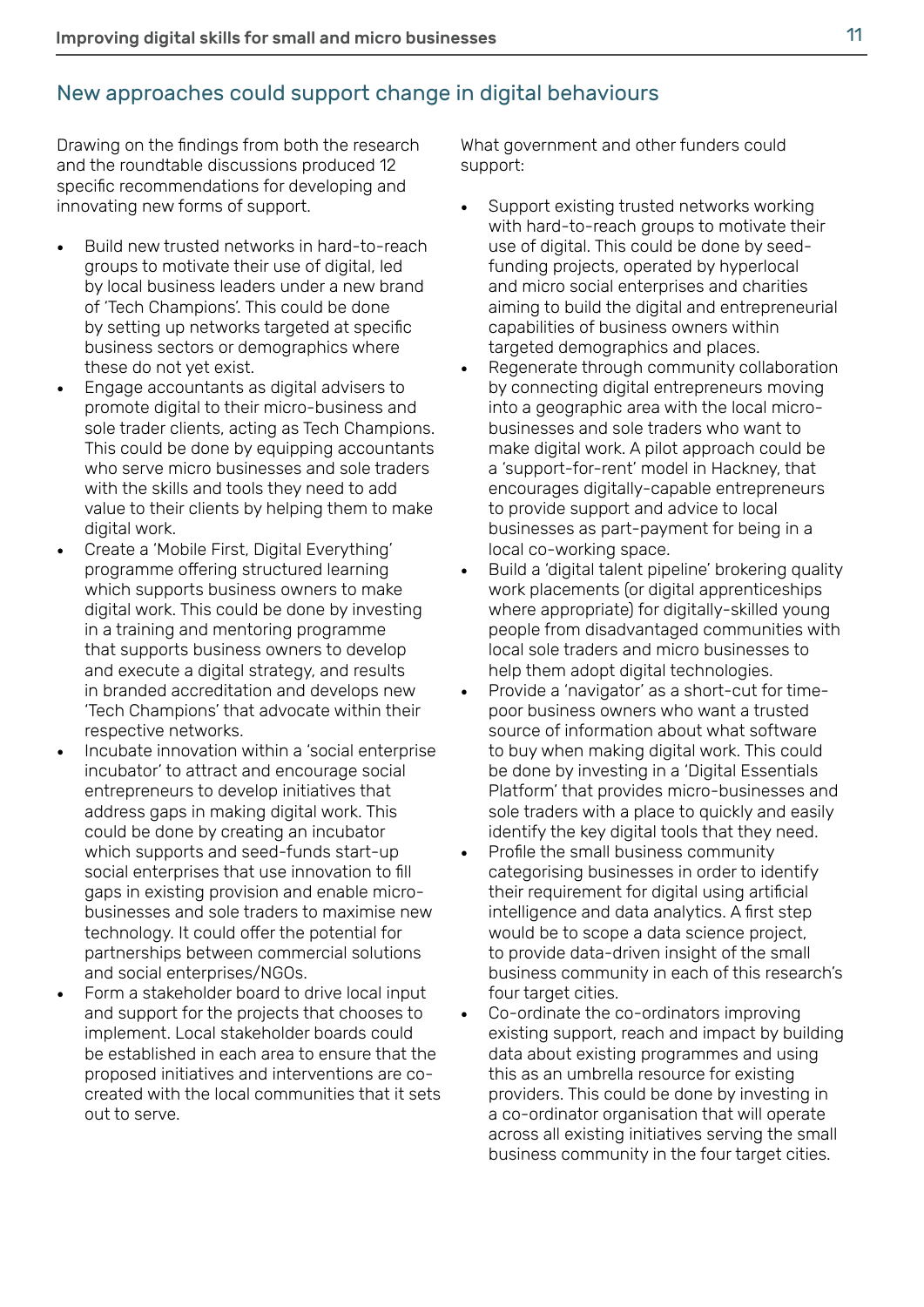• Prioritise gigabit broadband for microbusinesses through national policy to provide affordable high-performance broadband infrastructure for all micro-businesses in the four target cities. This may require lobbying government to meet its commitment to gigabit broadband infrastructure to make digital work.

In addition to these specific recommendations, we have identified a number of areas that have the potential to be developed further:

- Develop a better peer-to-peer support model for SMEs. Observing and learning from other SMEs and building digital confidence and motivation through peer recommendations and support appears to be one of the most effective ways to drive new behaviour.
- Conduct deeper (qualitative) research into what motivates SMEs. This would look at developing the right hooks and language to engage and support small business leaders, who can then communicate and cascade the benefits of digital through their organisations and across their sector.
- Promote the free support already on offer, demonstrating and communicating digital's value to the worth of the business (economic benefits) and the individual owner (personal benefits).
- Work in partnership with digital platform providers and known brands (such as banks or professional organisations) to make the use of digital like social media seem less intimidating for SMEs starting with digital.
- Develop and demonstrate the value of support around specific skills gaps including cybersecurity, online trading, cloud computing, back office functions and government services.
- Build on existing business relationships that are important to SMEs and which they trust, for example with national banks (such as Barclays, HSBC, NatWest and Lloyds) and accountants as support and advocacy routes to developing digital skills.
- Work with the most accessible spaces in local areas, such as libraries, to find practical, informal, face-to-face and inclusive ways to deliver support to a diversity of SMEs with a diversity of needs.
- Develop flexible approaches that work with, and understand, the time restrictions of SMEs in terms of ongoing support.
- Research and design diverse approaches that understand the heterogeneous nature of SMEs and how their motivations and barriers to digital adoption vary. In particular, more work is needed on the demographic and cultural needs of underrepresented groups, such as older business owners, women, disabled people and people from minority ethnic backgrounds.
- Explore the benefits of mobile technology to SMEs, particularly as a hook for young people who want to become entrepreneurs, small businesses owners or sole traders.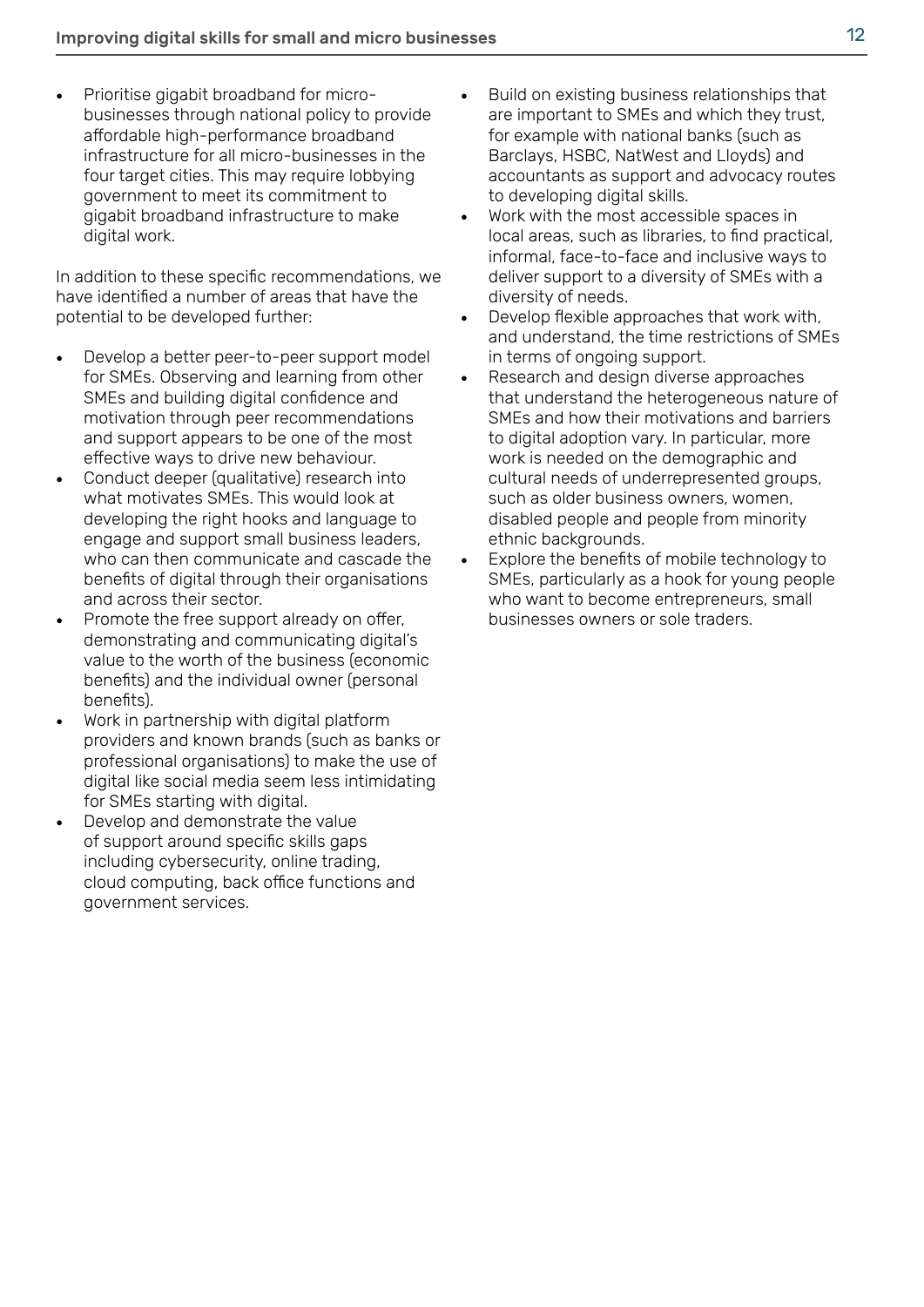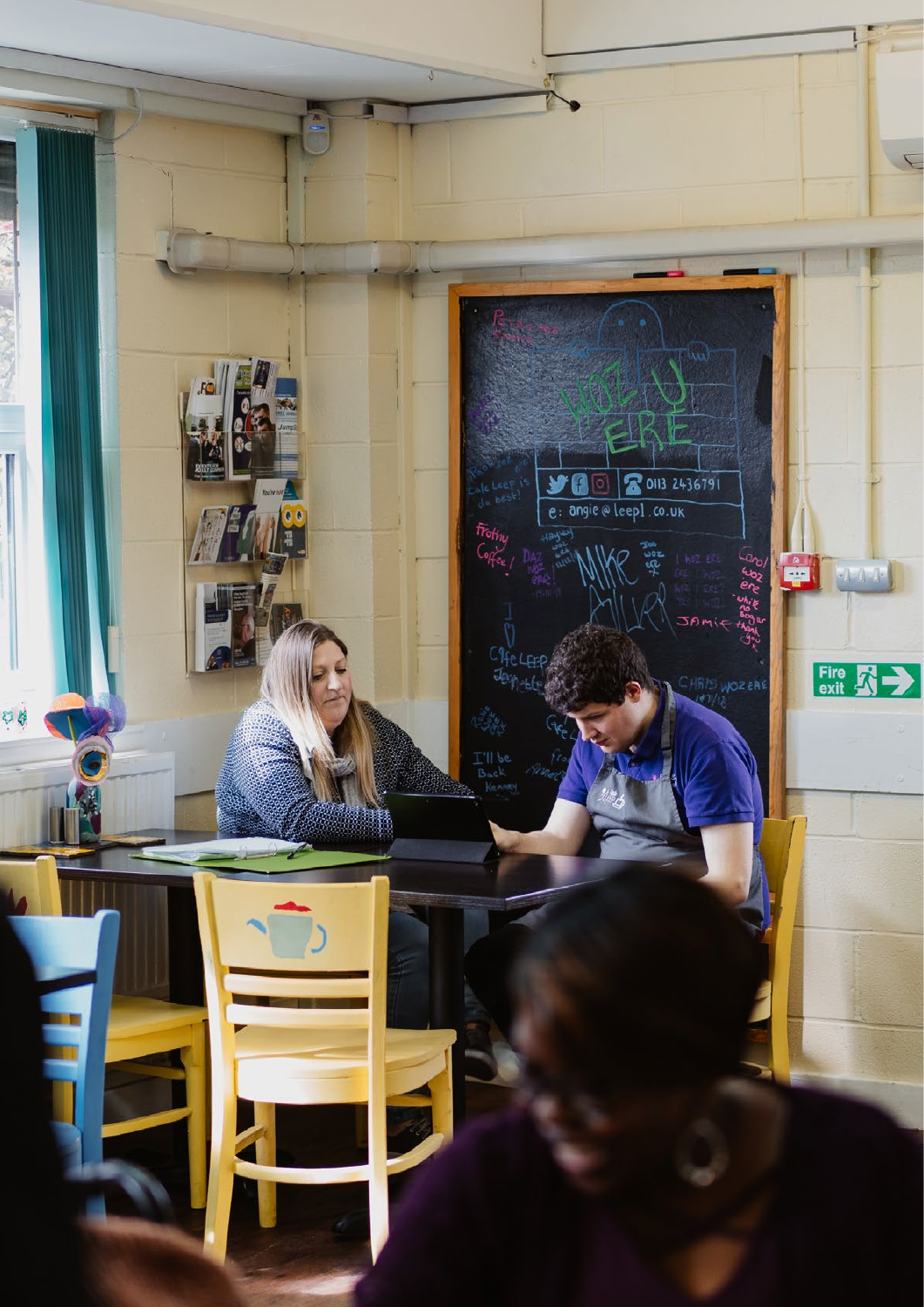# Conclusion

A range of free support is available to businesses to develop their digital skill. This is valuable and carries both economic and personal benefits. But there are significant barriers to small and micro-businesses accessing such support and developing their digital skills and capabilities. Services need to address these barriers and support should be delivered in an area-based context, reflecting the specific local barriers to productivity growth in that area and the particular needs of individual businesses and their owners.

#### Peer-based networks are important

Trusted networks emerged as a recurrent theme among discussions with business owners. Almost everyone was part of a networking group that they turned to for advice and support and as a trusted place to discuss business challenges. There was consensus that the only way to serve those not yet possessing a 'digital mindset' was through face-toface interaction and peer-to-peer networks.

#### Winning over business owners is crucial

Services need to focus on engaging with business leaders and managers. This requires qualitative research to develop the right hooks and language to connect with leaders. Messaging needs to be built on bringing more time to the owner and protecting against existential threats.

#### Not all businesses are the same

Services need to understand the time barriers on all small and micro-businesses. But they must also take account of how the needs of small and microbusinesses vary, in particular, the demographic and cultural needs of underrepresented groups, such as older business owners, women, disabled people and people from different ethnic backgrounds. Certain businesses and owners might require deeper and more tailored support, depending on their level of skills and demographic. South East Enterprises has identified older business owners and women from BAME communities as two discrete sub-groups for whom there may be increased challenges around self-efficacy and confidence in learning digital skills for business.

#### Support must embed digital – it's not a bolt-on

Small and micro-businesses can no longer view digital as something separate and optional. JPMCF grantee South East Enterprises takes the view that if small and micro-businesses are accessing business support this should automatically include digital skills support.

For those who already recognise the need to make digital work, more specialised resources are required to enable them to develop a strategy embedding digital and to undertake the action required to implement it. There is a need to look at specific digital skills gaps for small and microbusinesses: cybersecurity, cloud computing, backroom functions (such as payroll) and responding to government requirements (for example, Making Tax Digital).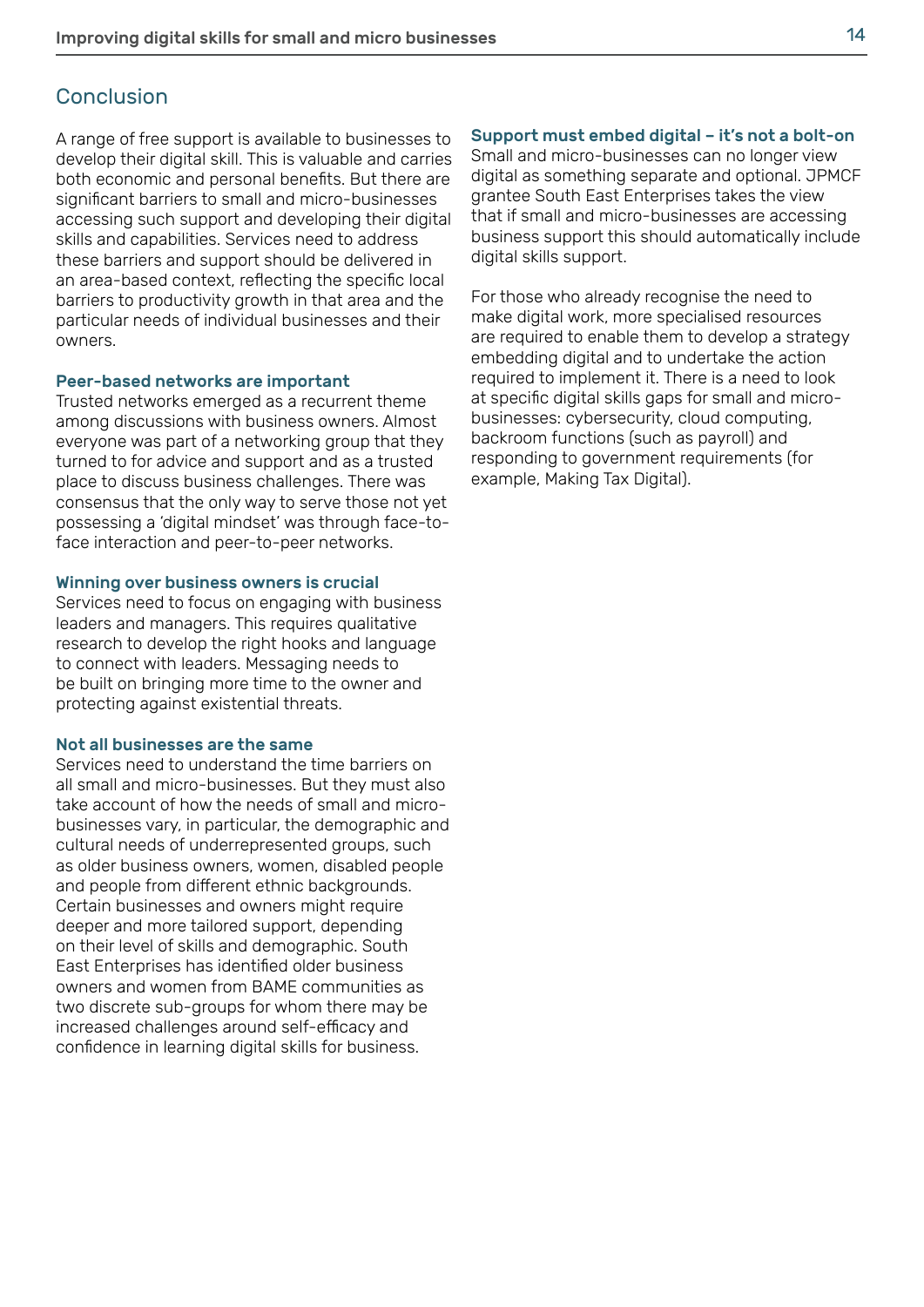# About the research

In 2018, Good Things Foundation began an intensive piece of research to understand the current UK digital skills landscape and the people and businesses that can benefit from digital skills support to improve their participation in the economy; to map gaps in provision; and to identify the key features of best practice that can be tested and scaled.

The Good Things Foundation research team undertook an extensive literature review of academic, policy and practice evidence; analysed key quantitative datasets; and undertook semi-structured, qualitative interviews with academics, innovation foundations, policy makers and support organisations. An important part of the project was a study across four areas.

# The four areas in the study

The research engaged with practitioners through workshops, a survey and stakeholder interviews, and with service users through focus groups and interviews.

Each area had different priority audiences for digital skills support.

- Bournemouth: digitally excluded Universal Credit claimants; social housing tenants struggling with rent; people in unstable circumstances related to substance abuse, homelessness and mental health; older jobseekers in a competitive market.
- Edinburgh: young people transitioning to independent living; limited users of the internet; people who face multiple deprivation in particular areas of the city.
- Glasgow: migrants and BAME groups (and those for whom English is a second language); young people; people living in deprived areas of the city; unemployed people needing support with job seeking; people in low-paid, insecure jobs who have low digital skills.
- Tower Hamlets and Hackney, and Newham boroughs, London: women and workingage mothers from the Bengali community; those leaving education but not realising their potential in the job market (many from BAME communities); people in in-work poverty; private renters; homeless people, rough sleepers and people in temporary accommodation; unemployed adults with disabilities or long-term conditions.



# 3 | Addressing low-skills traps in local and regional economies

The Building Better Opportunities programme aims to promote social inclusion and drive local jobs and growth in the 38 Local Enterprise Partnership areas. Evaluation reports to date give promising examples of making connections between employers, public and voluntary sector players, including:

- Partnership working across private, public and third sectors, often drawing in specialist support - such as digital inclusion specialists to enhance holistic support
- Combining pro-active engagement activities and strong relationships with external referral partners
- Allowing time to build confidence and self-belief of participants first, and providing holistic, tailored approaches to meeting needs, built on trust.
- Source: Building Better Opportunities National Evaluation Key Findings, Ecorys 2019

From our experience of working with Online Centres, we would highlight the importance of harnessing local networks of community-based centres and libraries that provide informal and family learning, as universities or colleges may not be appropriate for all.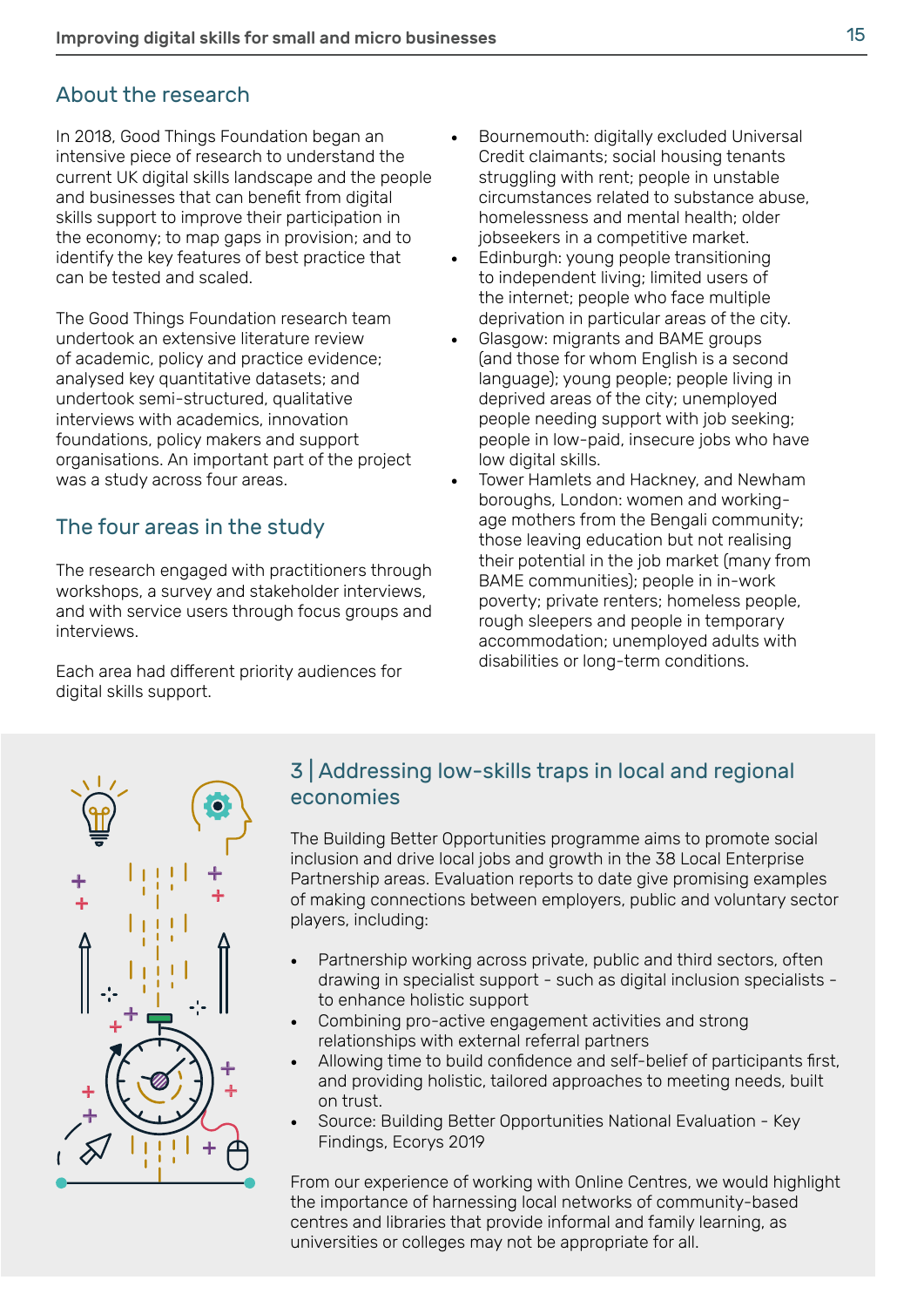# **Bibliography**

The literature review looked at an extensive range of evidence. The following sources are cited in this summary paper.

BCC (2017) British Chambers of Commerce, *Digital Economy Survey* BIS (2015) *Digital Capabilities in Small and Medium Enterprises*  BIS and DCMS (2016), *Digital Skills for the UK Economy* CBI (2016) *Confederation of British Industry, Embracing Digital in Every Sector* CEBR (2018) *The Economic Impact of Digital Inclusion in the UK,* Report for Good Things Foundation DCMS (2017) *The Wider Economy – Helping every British business become a digital business* ERC (2018) Enterprise Research Centre, *Under-represented Entrepreneurs: A literature review* FSB (2017), Federation of Small Businesses, *Learning the Ropes: Skills and training in small businesses* Lloyds (2017) Lloyds Bank, *Business Digital Index, 2017*  Lloyds (2018) Lloyds Bank, *Business and Digital Charity Index, 2018* Lloyds (2019) Lloyds Bank, *Consumer Digital Index, 2019* McKinsey (2018) McKinsey Global Institute, *Solving the United Kingdom's Productivity Puzzle in a Digital Age* Mwaura et al (2018), *Taking Steps to Combat Barriers to Ethnic Minority Enterprise in Scotland* NESTA & SAGE (2017), *The State of Small Business*, NESTA. OECD/EU (2017), *The Missing Entrepreneurs* ONS (2019), Office for National Statistics, *The Probability of Automation in England: 2011 and 2017, March 2019*

Scottish Government (2018), *Digital Economy Business Survey 2017 Summary of Findings,* Office of the Chief Economic Adviser.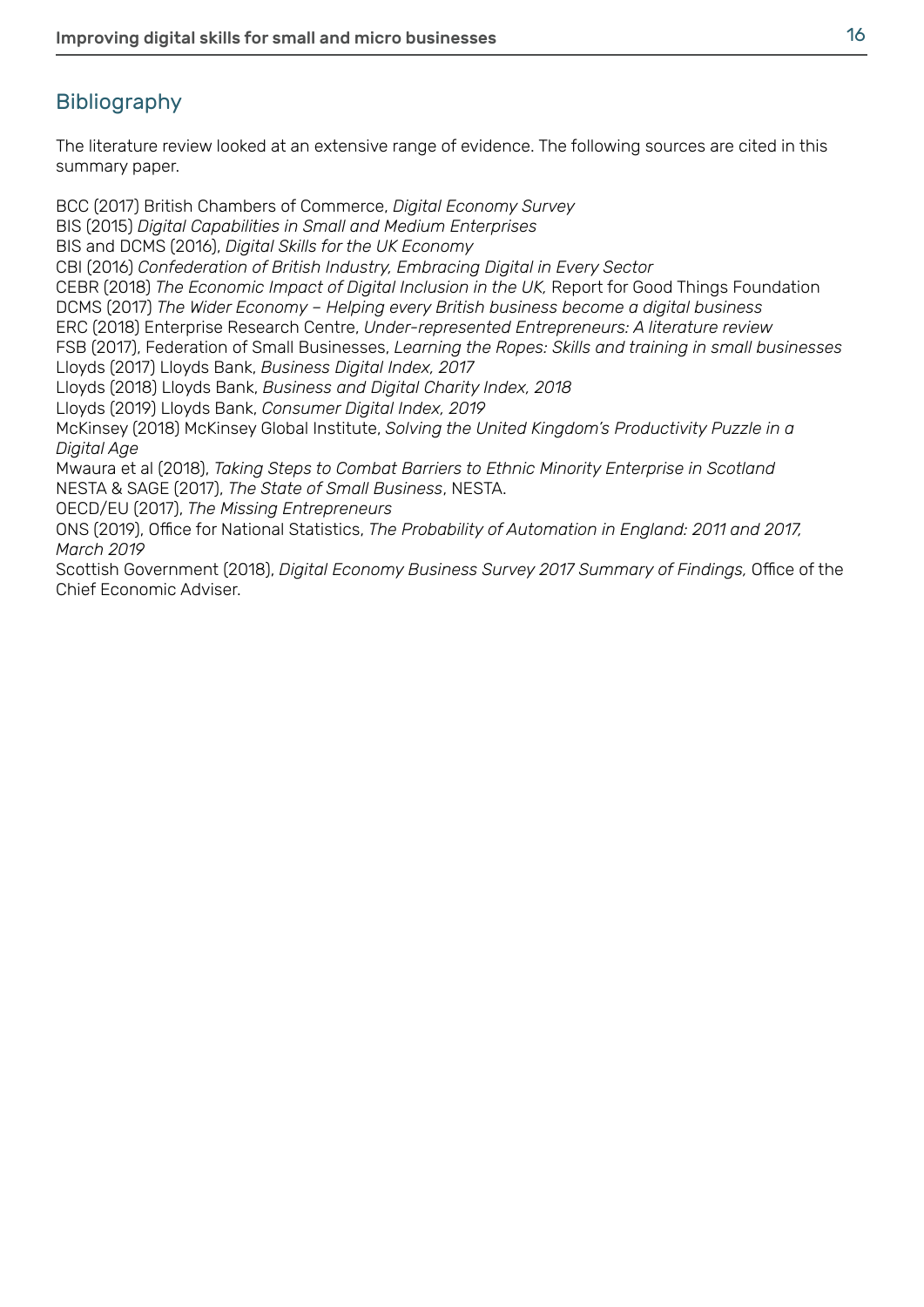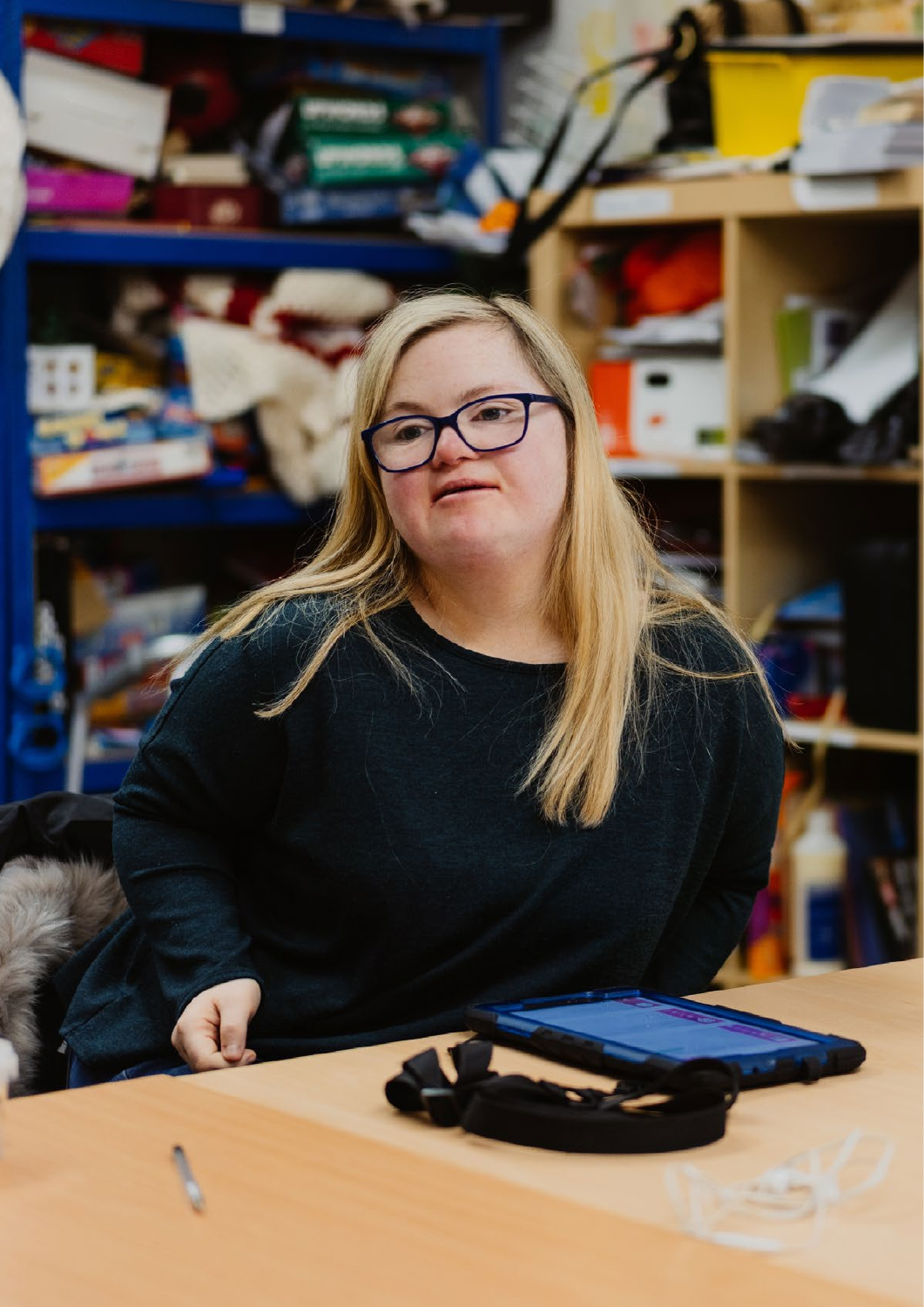Good Things Foundation is the UK's leading digital inclusion charity. It supports people to grow their essential digital skills to overcome social challenges.

The JPMorgan Chase Foundation works in conjunction with J.P. Morgan to drive inclusive economic growth through the dispersal of charitable grants to non-profit organizations across the U.S and in 40 countries worldwide. Annually, the foundation and bank give approximately \$250 million towards programs in four priority areas: Jobs & Skills, Small Business Expansion, Financial Health and Neighbourhood Revitalization (U.S Only) and often comprise aspects of employee engagement and volunteering, which are key to the firm's culture of corporate citizenship. Outside of the United States, philanthropic grants are made, in areas where J.P. Morgan has a presence, by programme officers covering Europe, the Middle East and Africa (EMEA), Latin America (LATAM)

and Asia and the Pacific region (APAC).

## About this report

In 2018, Good Things Foundation began an intensive piece of research, the aim being to understand the current UK digital skills landscape and the people and businesses that can benefit from digital skills support to improve their participation in the economy, to map gaps in provision, and to identify the key features of best practice that can be tested and scaled.

Good Things Foundation research team undertook an extensive literature review of academic, policy and practice evidence; analysed key quantitative datasets; and undertook semistructured, qualitative interviews with academics, innovation foundations, policy makers and business support organisations. An important part of the project was a study across four areas.

For the business study, four roundtables discussed what practical measures could make digital work for micro businesses and sole traders. Participants included representatives from international and national business organisations; national and local business support organisations; and small businesses with a range of digital experience. This work was led by strategic adviser, Anthony Impey, who also carried out stakeholder interviews with a range of business representatives.

The research project was led by Dr Alice Mathers, with Tom French, Natasha Munoz, Dr Laurence Piercy, Lauren Quinn, Jake Shepherd, James Richardson, and Dr Emma Stone at Good Things Foundation. Research in Scotland was supported by Scottish Council of Voluntary Organisations, and in Newham by Community Links. An overall summary report and separate reports on financial capability and employability are available on the Good Things Foundation website.

This report has been supported by the JPMorgan Chase Foundation, the contents and opinions in this paper are those of the authors alone and do not reflect the views of the JPMorgan Chase Foundation, JPMorgan Chase & Co, or any of its affiliates.

## Acknowledgements

Good Things Foundation would like to thank the JP Morgan Chase Foundation, members of the research Steering Group, our research partners and all those who have supported as advisers and participants. Any errors are our own.